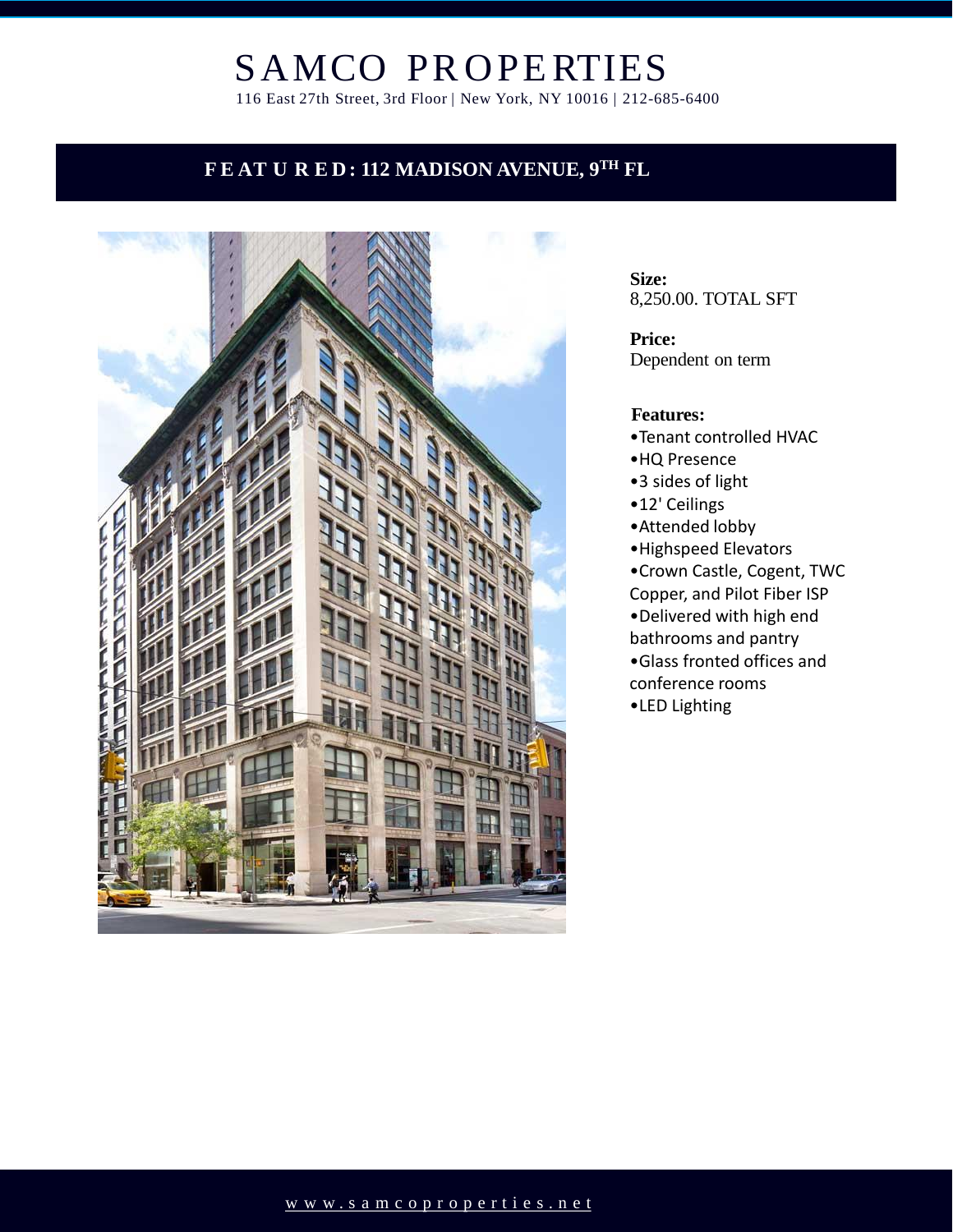# SAMCO PR OPERTIES

116 East 27th Street, 3rd Floor | New York, NY 10016 | 212-685-6400

#### **F E AT U R E D: 112 MADISON AVENUE, 9TH FLOOR**

## TEST FIT/PRE-BUILT LAYOUT

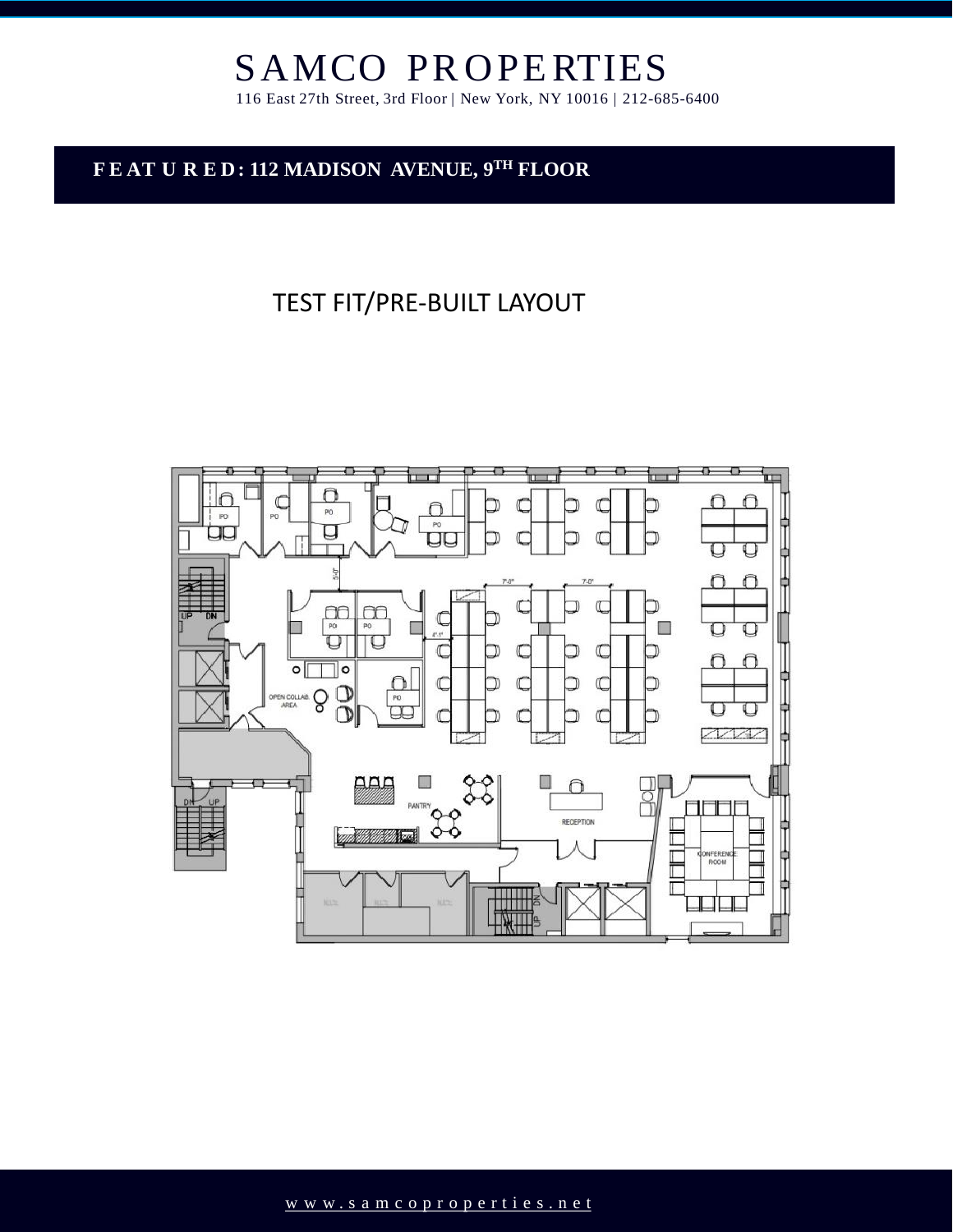## **LOBBY**

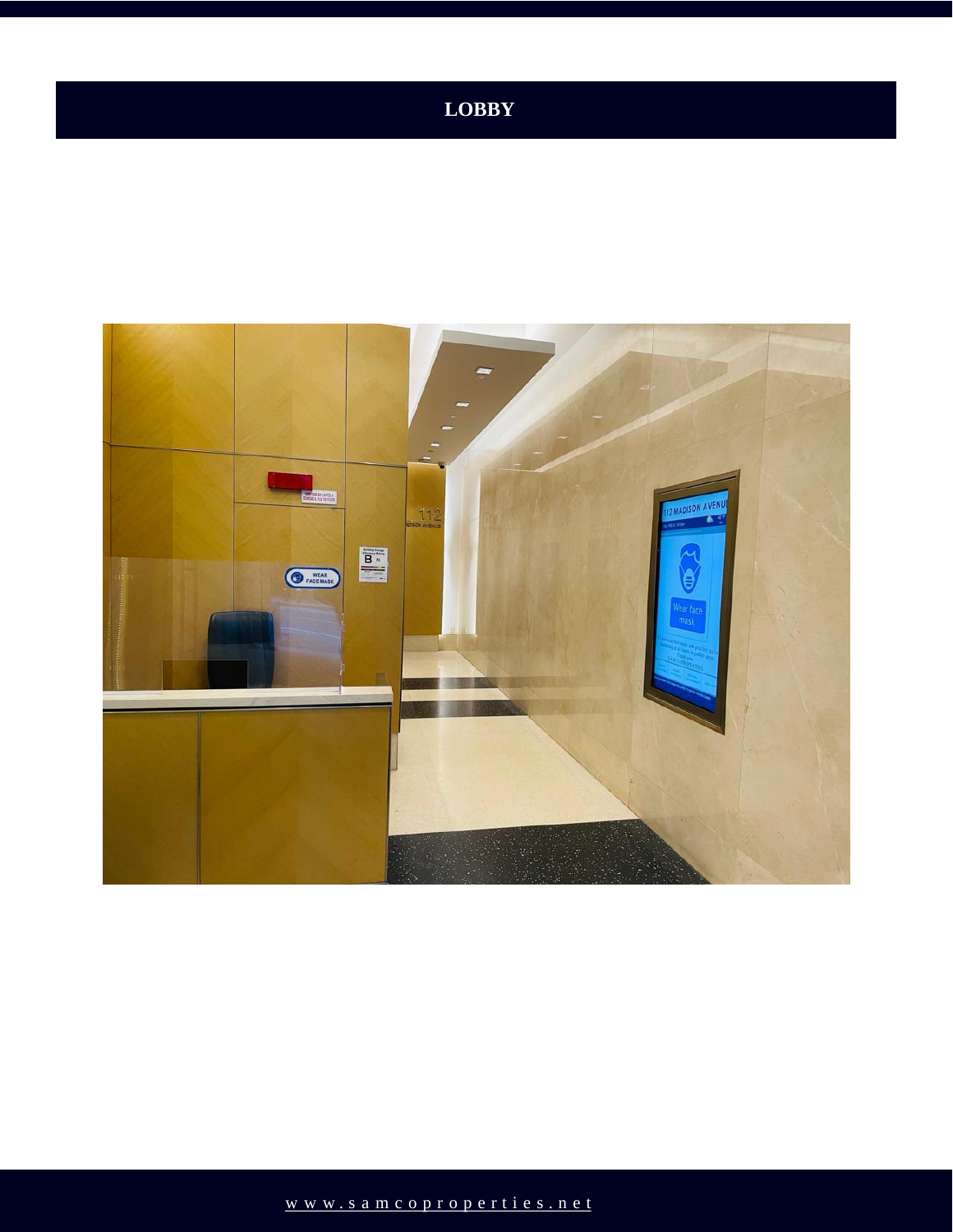## **PRE BUILT PANTRY STANDARD FINISHES**

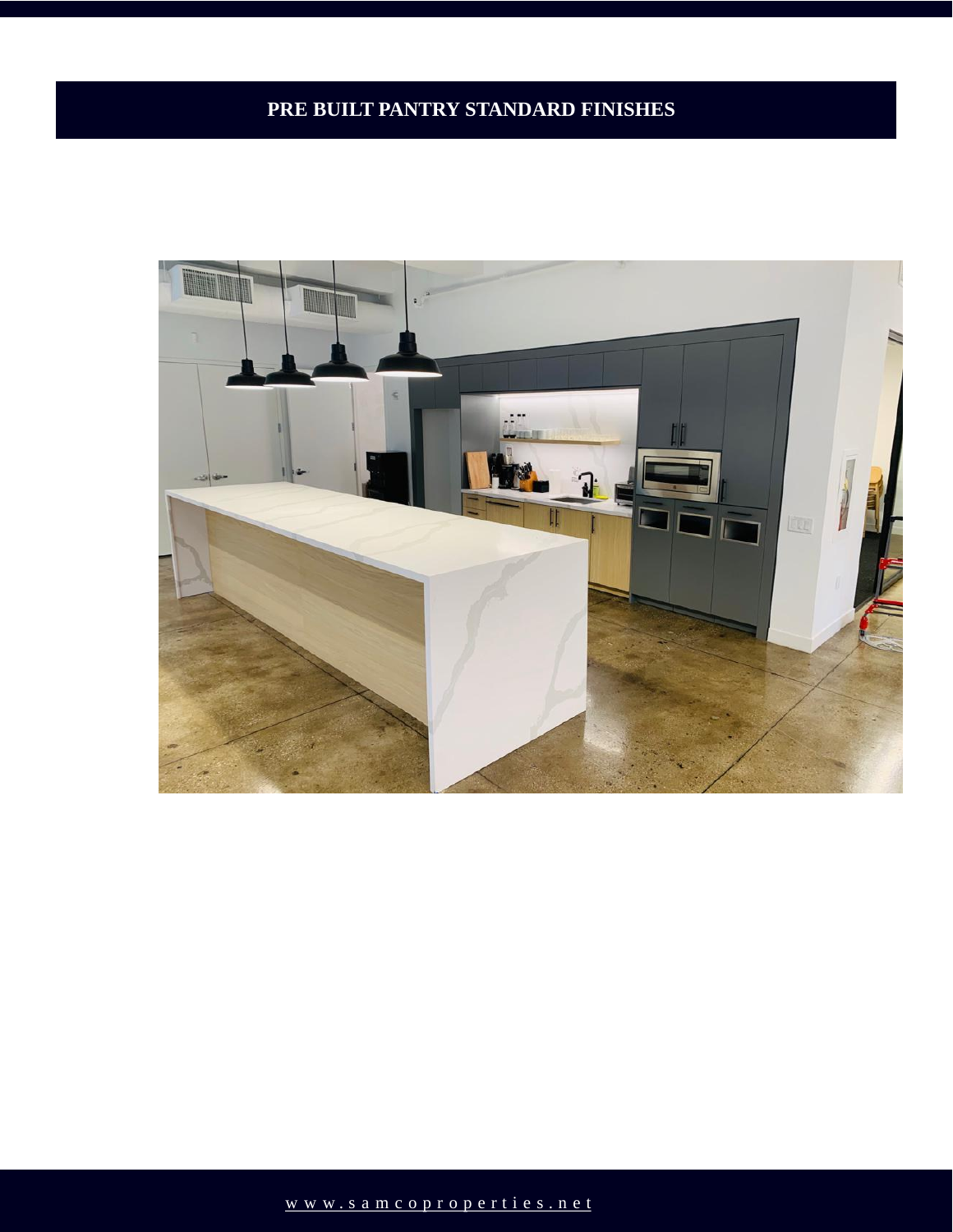#### **PRE BUILT STANDARD BATHROOM**

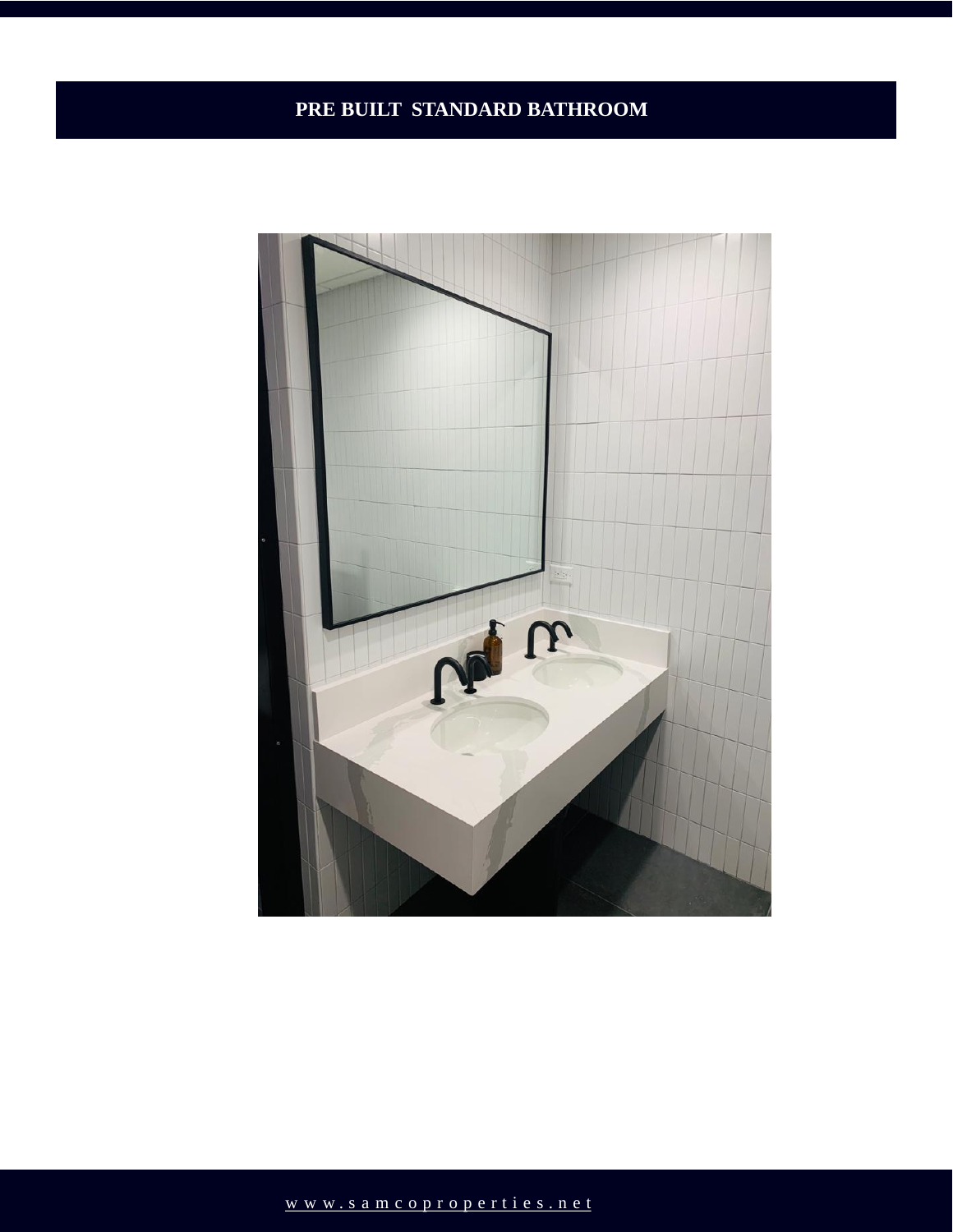### **PRE BUILT CONFERNCE ROOM GLASS SYSTEM**

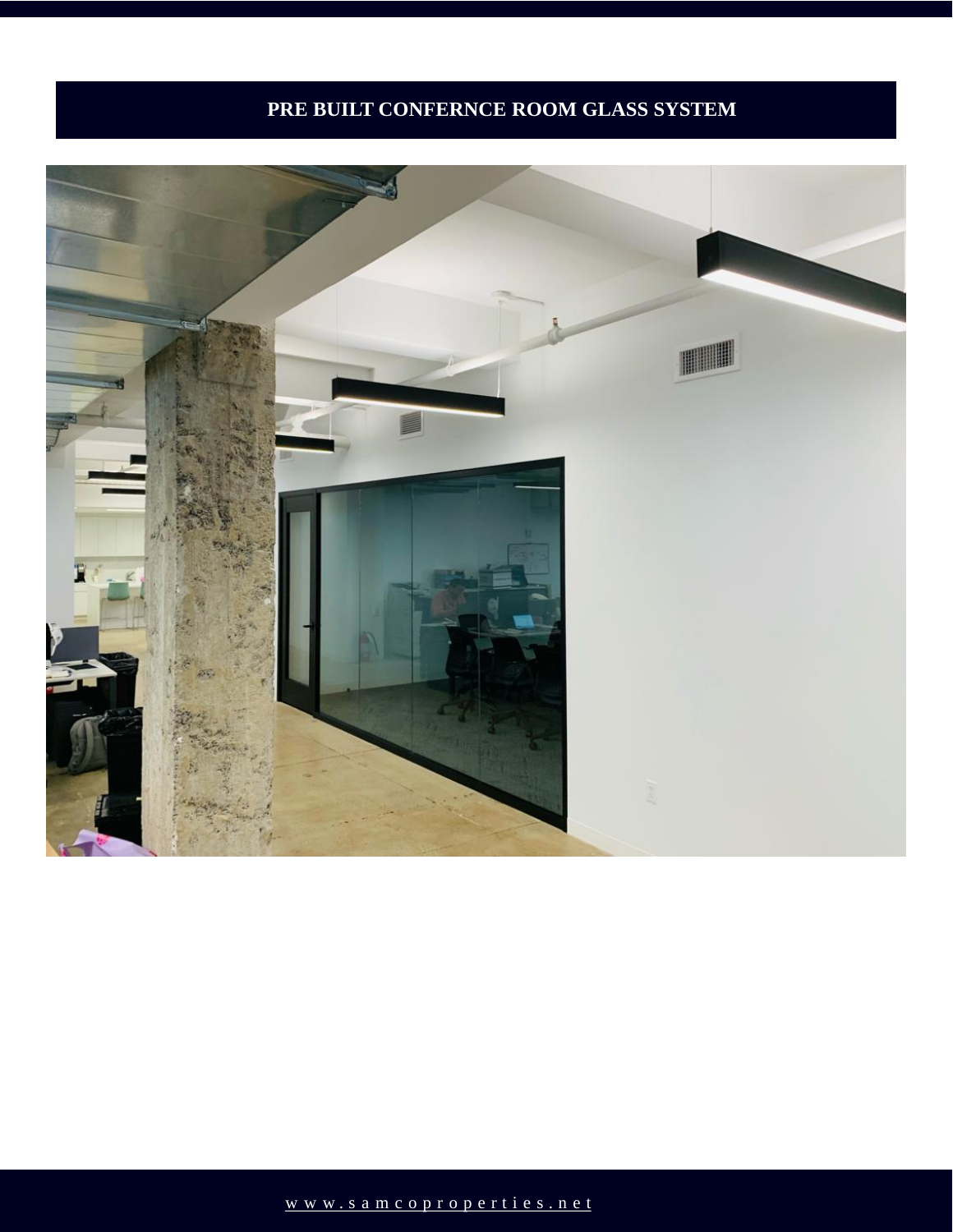#### **PRE BUILT LIGHTING FIXTURE AND CALL ROOMS GLASS SYSTEM**